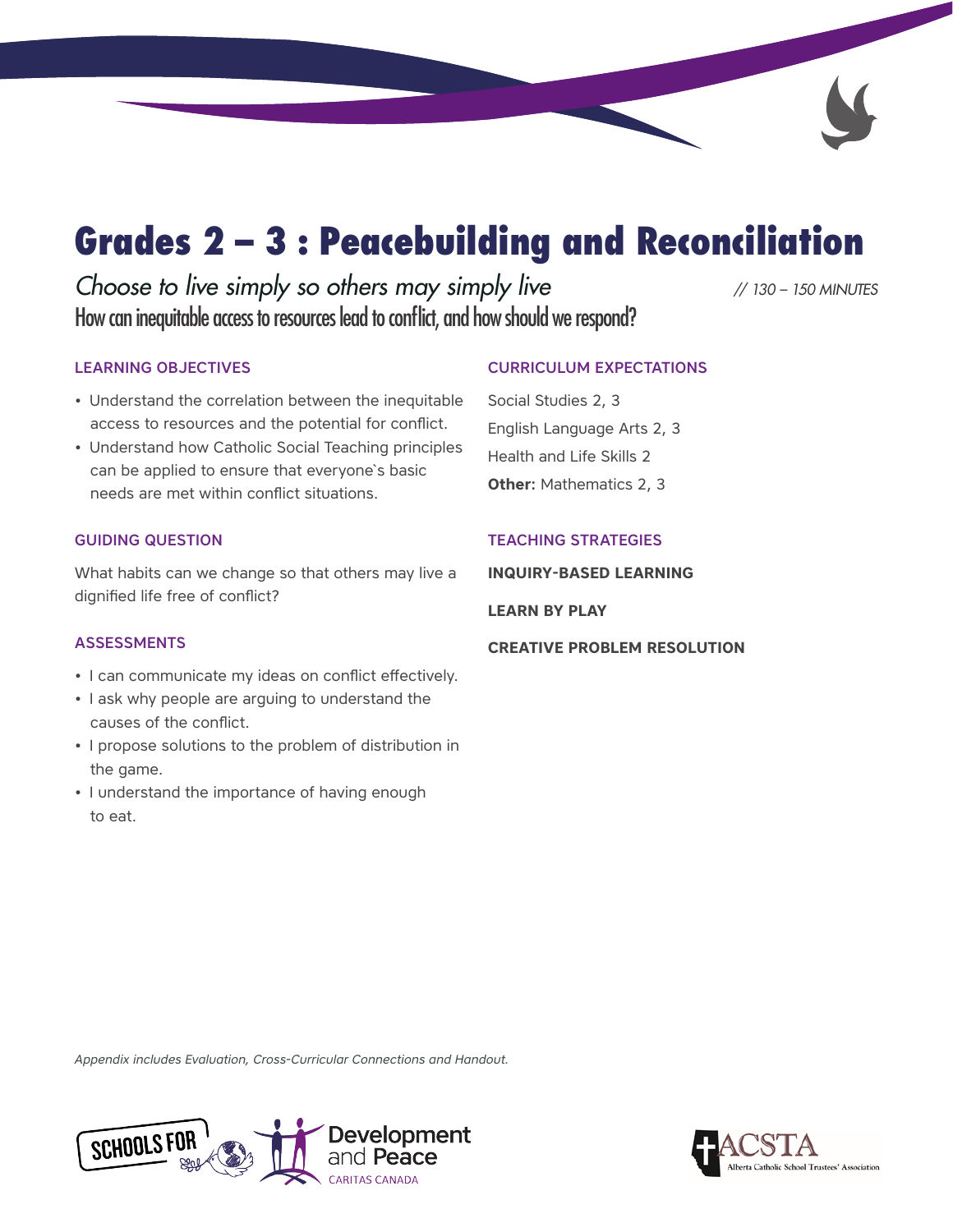#### KEY VOCABULARY

**Conflict** 

Dignity

Equality

Equity

Resources

#### PRINCIPLES OF CATHOLIC SOCIAL TEACHING [www.devp.org/cst](http://www.devp.org/cst)

**Human Dignity:** Every person is created in the image of God and is to be treated with respect. We have to think about the whole person: their mind, body, heart, soul, and environment. We have to recognize what we have in common and celebrate our diversity.

**Common Good:** We must consider others, and the whole human family, when we make decisions. God created the world for all of us to share.

**Solidarity:** As members of one global family, we are committed to the good of every person and group, and responsible to one another. Even if we are different, we are our sisters' and brothers' keepers, called to love one another.

**Participation:** Every person belongs to a community, and has the right and responsibility to contribute to the community. Only when each member is involved, according to his or her gifts, is the community complete.

**Rights & Responsibilities:** Every person has a right to live a decent life: to have food, clean water, a home, education, and work. Every person has a responsibility to help one another.

**Peace:** To love God and to love each other as God loves us, we must live with compassion. Peace is achieved when we live in right relationship with God and with each other.

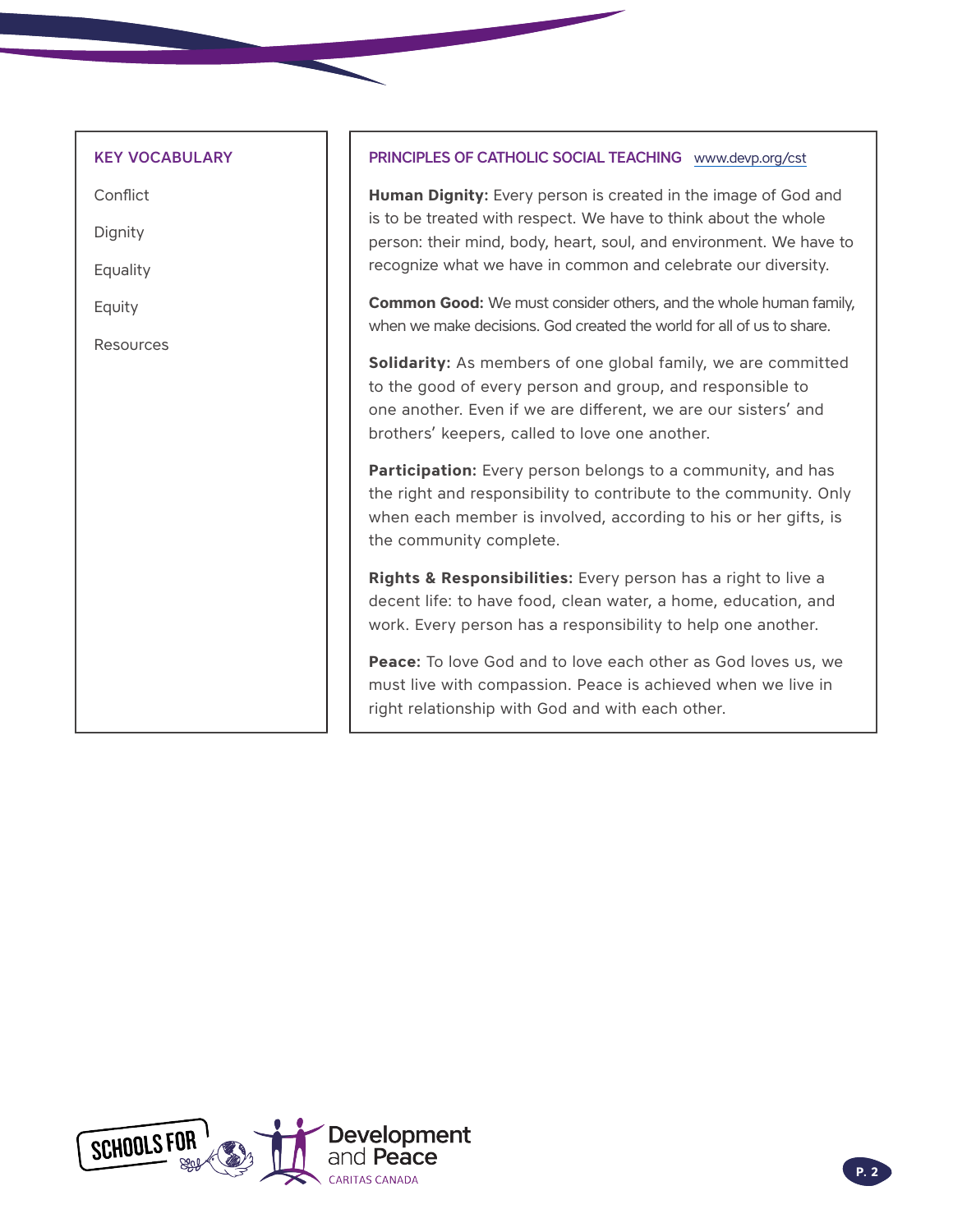# **PREPARATION**

Familiarize yourself with the concepts of *Human Dignity* and interconnectedness:

- The Catholic Social Teaching (CST) principle of *Human Dignity*, and that all persons have a right to a dignified life, and all that entails. See definition of *Human Dignity* as well as other related Catholic Social Teaching principles above.
- Interconnectedness: We are all part of local and global systems and are connected to others around the world.

#### READINGS AND VIDEO

- Review the Token Game's instructions and the discussion guide in the See and Judge sections.
- Preview the 'One Human Family, Food for All' video, and have it ready to play for the first session: *Caritas Internationalis.* (2014, September 1). One Human Family, Food for All. [Video File]. Retrieved from: https://www.youtube.com/watch?v=qhU5JEd-XRo

#### **MATERIALS**

- Post-it Notes
- World Map

#### PREPARATIONS FOR TOKEN GAME

- Prepare one opaque bag of tokens for every 4 students in the class.
	- » 1 bag should contain 200+ tokens
	- » 1 bag should contain 115 tokens
	- » 1 bag should contain 100 tokens
	- » The rest of the bags should contain between 10-60 tokens
- Prepare a separate work station (groups of desks or tables and chairs) for each group of 4 students.
- Make enough copies of the Handout Token Game Worksheet.

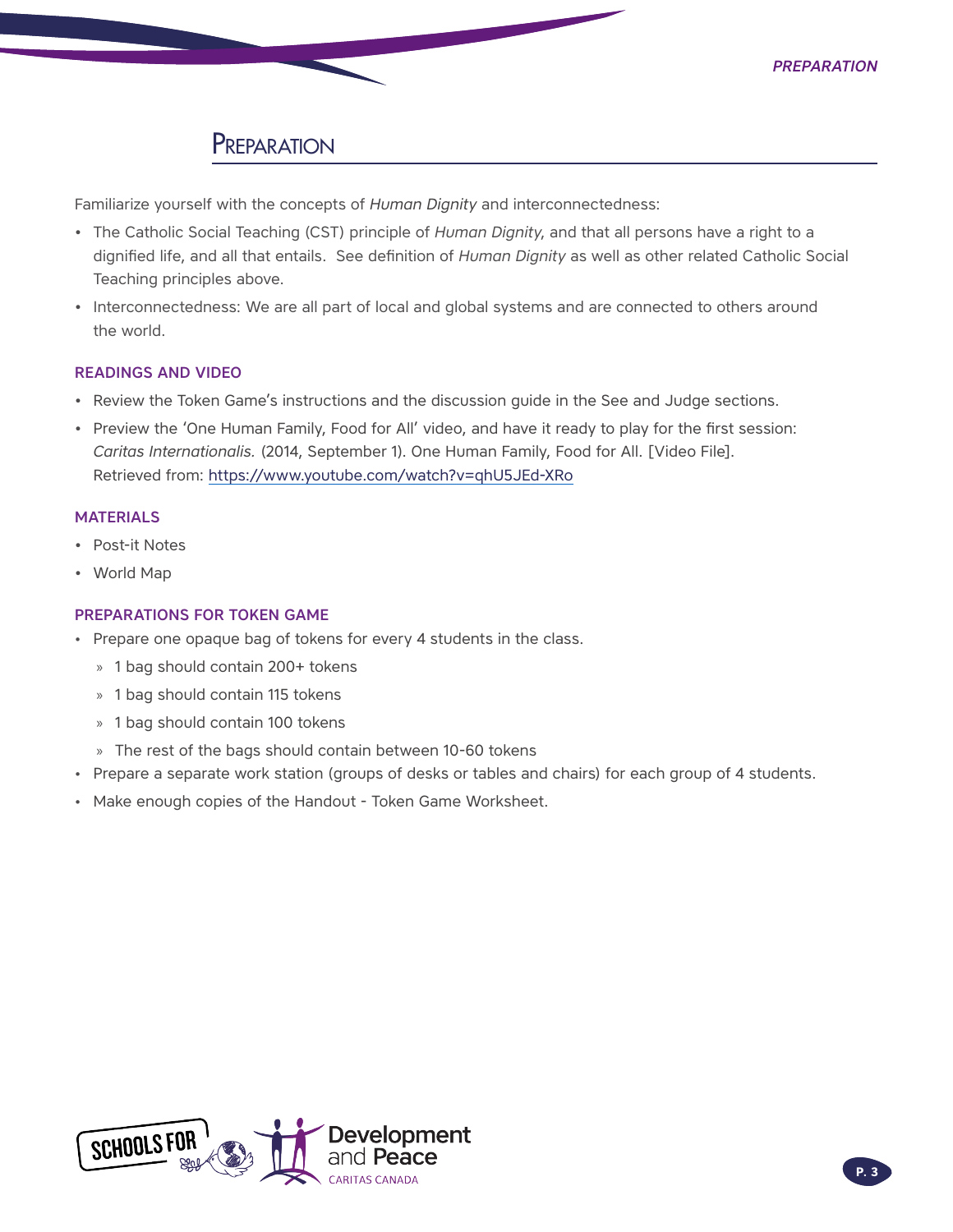

**Teacher:** *What do we, as human beings, need in order to live in dignity, no matter who we are or where we live?* 

**Human Dignity:** Every person is created in the image of God and is to be treated with respect. We have to think about the whole person: their mind, body, heart, soul, and environment. We have to recognize what we have in common and celebrate our diversity.

Review the CST principle of *Human Dignity* and remind students that *Human Dignity* requires that we think of the whole person: their mind, body, heart, soul, and environment.

**Teacher:** *Everyone is different, but everyone shares the same basic needs. Can you name some of the basic needs that we all have in common?*

- Clean Water and Sanitation
- Food
- A Home / Shelter
- Family / Community
- Money / a job / fair wages
- Right to vote / democracy / have a say in decisions that affect us and our community
- Recreation (including children's right to play)
- Tradition / Religion / Culture

#### **Teacher:**

We can see how these basic needs for a 'dignified life' enable each person to thrive as God intended. We may be *different and want different things. For example, some of you may want to play soccer while others may prefer to draw or play lego. Some of you may want to become teachers, while others may want to be become firefighters or actors. The CST principle of* Human Dignity *dictates that everyone must have access to fair and good working conditions, rather than the type of work. All work, unpaid and paid, contributes to human society and thus work itself is dignified. We use the gifts which God have given us, not only for our own personal pleasure or profit but to benefit all of society.*

#### DIGNIFIED LIFE

With the definition in mind, ask students to individually reflect on the things that are most important for a dignified life, and to write down the four things most important to them.

Then, students can work in small groups and each group can choose the 6 most important things to live a dignified life from among their individual lists, and write these on sticky notes. Each group will take turns presenting their 6 items to the class and sticking the notes in a column on the board. Once all groups have presented, the whole class can identify commonalities, prompting discussion if items like food, clean water, work/fair wage, education, community/family, etc… are missing, and add them to the board as needed.

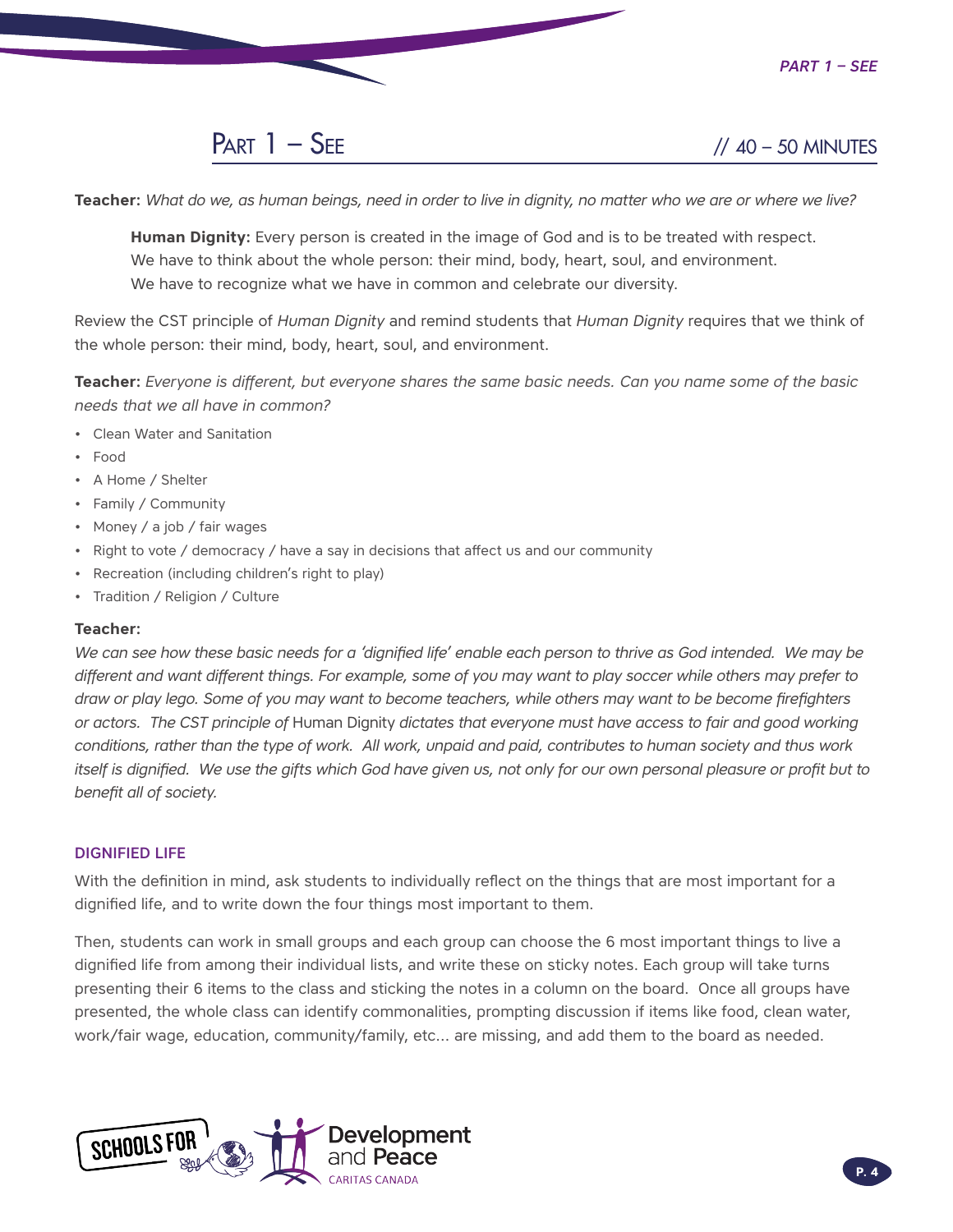Ask the students if they think all persons in the world have access to these basic human needs. Why or why not?

Explain that most things that are needed for a dignified life such as access to safe drinking water, right to food, etc…have been recognized by the United Nations, and many countries, as being basic Human Rights. Our faith recognizes that everyone has these rights to basic human needs, and also corresponding responsibilities, as described in the CST principle of *Rights & Responsibilities.*

**Rights & Responsibilities:** Every person has a right to live a decent life: to have food, clean water, a home, education, and work. Every person has a responsibility to help one another.

#### INTERCONNECTEDNESS: HOW ARE WE CONNECTED TO PEOPLE AROUND THE WORLD?

Use a world map, either on the wall or on the smart board, and mark the various countries that are mentioned through a conversation with the students about how we are connected with people around the world. Use the prompts below as a guide to explore with students the social, economic, political, and ecological ways in which Canadians are interconnected with others around the world:

- Have students check the tags of their clothing to see where they are made.
- Have students identify where their snacks come from:
	- » Sugar (largely from Brazil, India, Mexico…)
	- » Fruit: banana (primarily Central America and the Philippines)
	- » Etc…
- Do students have family living outside of Canada?
- Where are international meetings held? (For example, COP21, the United Nations gatherings on climate change)
- Where has the Canadian military been active? (especially if Canadian action in war zones has been in the news lately)
- If we emit pollution here in Canada, through water or air, does that pollution stay here or does it have effects further afield? How can what we do to the planet impact other people?

In summary, through a variety of ways – what Canadians purchase, what we eat, where our political leaders, military, or companies work – we are connected with people around the world, and affect their lives, and vice-versa.

**Common Good:** We must consider others, and the whole human family, when we make decisions. God created the world for all of us to share.

#### VIDEO

Watch the 'One Human Family, Food for All' video from *Caritas Internationalis.* As you go through the discussion questions below, you may need to re-watch the video. (It is quite short, so this is easily done).

*Caritas Internationalis.* (2014, September 1). One Human Family, Food for All. [Video File]. Retrieved from: https://www.youtube.com/watch?v=qhU5JEd-XRo

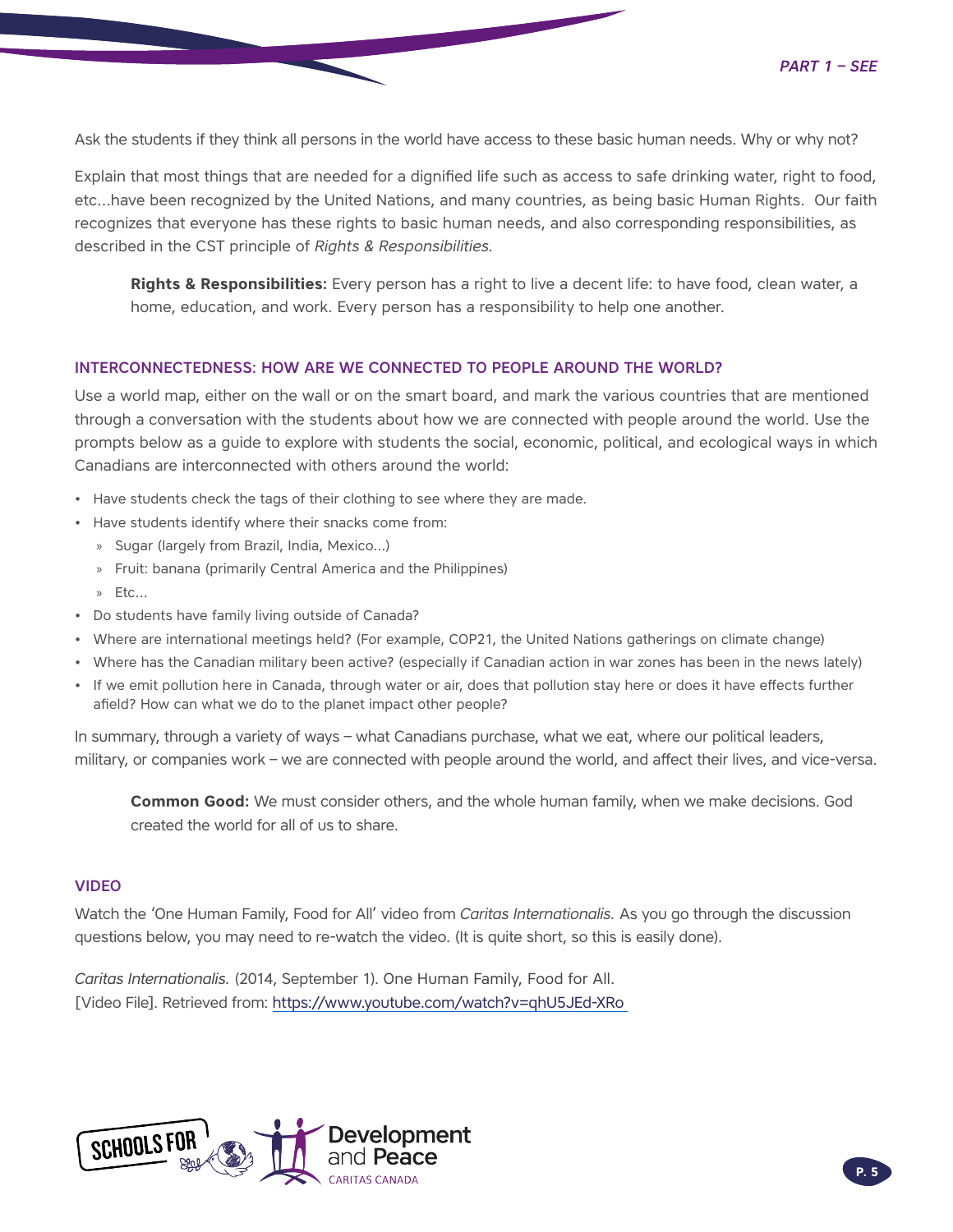*Part 1 – See*

Whole class discussion following questions/topics:

- *• The cause of the conflict.*  (Everyone wanting to have the food for themselves, despite being unable to feed themselves).
- *• How the people felt when they were fighting for food.* (Angry, frustrated, scared, etc).
- *• How conflict can hurt people.* (Ex. The danger to the one who almost fell, taking away one's capacity by breaking their tool, harm to the ones who were struck and who had soup spilled on them, etc….)
- *Who was the first one fed?* (The one who did not have the capacity could not feed himself or others - as his spoon had been broken. This person was the most vulnerable).
- *• What changes when people help one another?* (We build community, we support each other, more things are possible when we work together, we can take care of each other, our different gifts and talents can be used for the good of all….)
- *• Was the one who could not feed others any less worthy of being fed than those who could reach across the divide alone?*
- *• Did all persons have the same role in helping each other?*  (No – The first person who reached across the circle did not have the strength to hold her spoon stead, and others supported her spoon, but it was her idea that brought about the teamwork).

#### EQUALITY AND EQUITY

**Teacher:** *Do we all have the same basic necessities in life, and do we have the same responsibilities?* 

Use examples to help students see that in order to achieve the same things, different people have different needs:

- Some students require glasses or contact lenses to read while others students do not.
- Some students require a stool to reach the top shelf while others do not.
- Some people require more quiet thinking time, whereas other students need to talk out a problem, in order to find a solution.
- Related to the video: Some require more help (like the man with the broken spoon in the video), some carry more responsibility (the ones who are strong enough to reach across), while some provide leadership (the woman who had the idea of feeding each other).

Discuss with students how different needs, and our other differences, do not change a person's inherent value or *Human Dignity*, nor their right to have their basic needs met.

Explain the difference between **equality** (everyone having exactly the same things), and **equity** (every person having what they need). When we discuss what is fair and just in terms of *Human Dignity*, in terms of our faith, equality is not the goal – equity is.

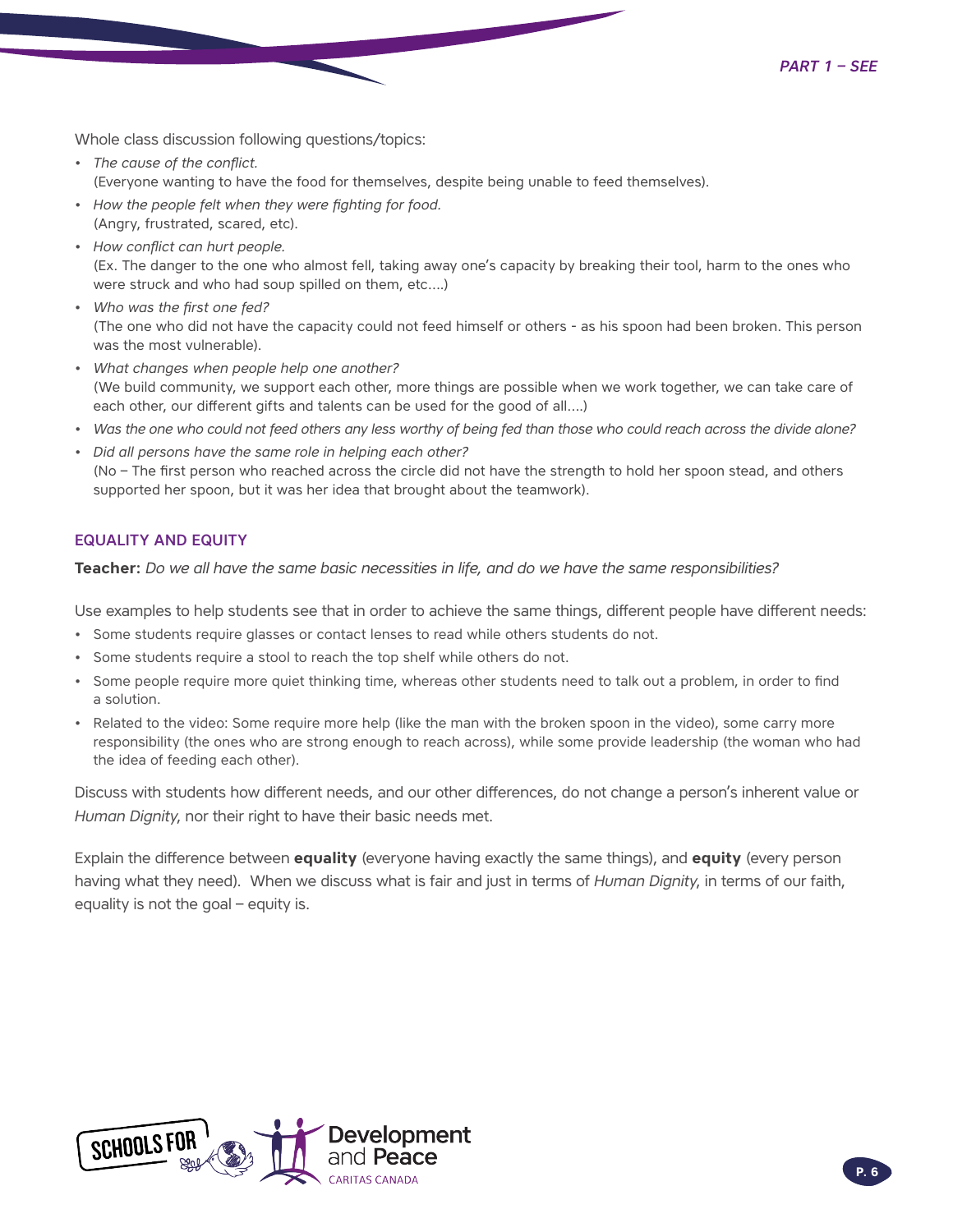#### TOKEN GAME // 10 – 15 MINUTES

This activity will help students learn about the uneven distribution of resources, the connection between unequitable access to resources and the potential for conflict, and why listening to those involved in conflict is key to finding peaceful solutions.

STEP 1 // Divide the class into groups of 4 students, providing each group with a copy of the worksheet and a bag of tokens according to the following divisions:

- 1 group (select the smallest group if there is a group that is 2-3 students left over), receives 200+ tokens
- 1 group receives 115 tokens
- 1 group receives 100 tokens

The rest of the groups receive between 10-40 tokens.

STEP 2 // Explain to the students that each group represents a family from somewhere around the world, and that just like in the real world, people have different jobs and earn different amounts of money. The tokens represent how much they were paid this week, and they need to now buy food to eat. Each token is equal to one meal for one person, and ideally, people need/like to eat 3 meals a day. If you were to lay out tokens for every person to have three meals a day, there would be three tokens on each day for each student.

STEP 3 // Ask the students to lay out the tokens on the worksheet so that they can eat throughout the 5 days.

Groups that are finished dividing their tokens in a way that ensures that everyone has all their meals every day, can play with blocks, or engage in another appropriate reward-type activity. (Ensure that this activity does not disrupt others who are still sorting tokens).

To create the environment for this simulation:

- Take only questions on the clarification of the task. Do not respond to student's inquiries or complaints on not having sufficient tokens for them to eat through the week.
- The groups with less tokens will likely start arguing about who gets a token on which day. Let this be. Conflict and frustration are important to this simulation.
- Monitor to ensure groups who do not have enough tokens, assume that they have completed their task once they use up all their tokens. In this instance, they would not have the opportunity to "complete" the task due to the lack of tokens, and so in their case they are not able to engage in the reward-type activity.

STEP 4 // After allowing enough time for groups without enough tokens to be frustrated, gather the students' attention and point out that two of the groups are now enjoying the reward of being able to go on to other activities. Ask these groups to tell the struggling groups how they accomplished their goal. (Do not allow students from the struggling groups to interject).

STEP 5 // Allow a few more minutes for the groups without enough tokens to attempt to apply the advice from the groups who are playing.

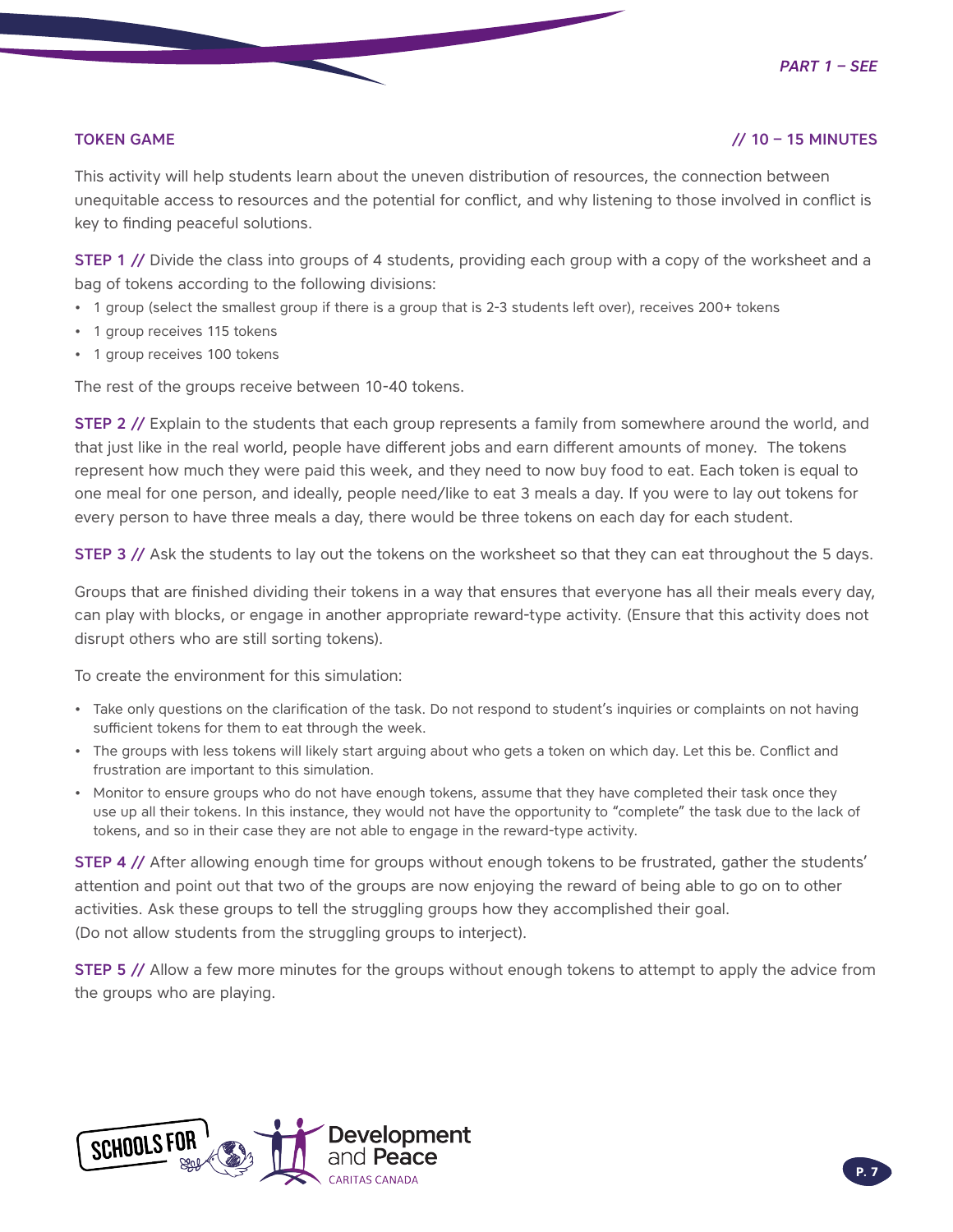

# $PART 2 - JUDGE$  // 40 – 50 MINUTES

STEP 1 // Ask all students to return to their desks, and write in their journals one sentence for each of the following prompts about the token activity:

- I noticed....
- I wonder why question…
- I think….

After sufficient time has passed, have students share their sentences with their neighbours.

Allow a few minutes for some students to share their thoughts with the whole class.

STEP 2 // Gather the class in a circle. Acknowledge that many students may have felt frustrated and that the game was not fair. Allow students from the groups without enough tokens to explain their situation to those who had enough, or more than enough tokens. Acknowledge that resentment and conflict can happen when resources are not properly shared.

**STEP 3** // You can use the following prompts and discussion points facilitate a whole class discussion to help the students reflect on what they have experienced from a catholic perspective to discern the implications of this experience.

- Invite a few students to share their experience of conflict in the token game, be it the frustration of not having enough tokens, arguing over who gets to have a token on which day, or the jealousy of other groups getting to play while they were unable, though no fault of their own, to finish the task required.
- Invite a student or two to describe how it felt when the teacher did not acknowledge their inability to complete the task, but simply reinforced the rules.

Reinforce the importance of always listening to those experiencing difficulty to understand their perspective of the problem. Review the Catholic Social Teaching of *Participation*.

**Participation:** Every person belongs to a community, and has the right and responsibility to contribute to the community. Only when each member is involved, according to his or her gifts, is the community complete.

**STEP 4 //** Ask students to think about how this game might relate to dynamics in the real world, in Canada and elsewhere. Allow a moment of quiet, and take ideas. Ensure the groups recognize:

- Not everyone in the world has enough food or other rights, such as safe work, education, proper housing, etc.
- Some people in world have enough resources, and some have more than enough.
- Those who are struggling to meet their basic needs spend all of their time focusing on those needs, while those who do not have to worry about their basic needs can spend time doing other things including leisure activities.
	- » When someone lives in hunger, it interferes with their mental and physical abilities. When communities live in hunger, it is more difficult to fight for rights, solve conflicts, and work together to advance the community's goals.
- Conflict arises when rules are unfair, when people are excluded from the conversation.

STEP 5 // Ask the students: *If this were real food and real money, what could you do?* 

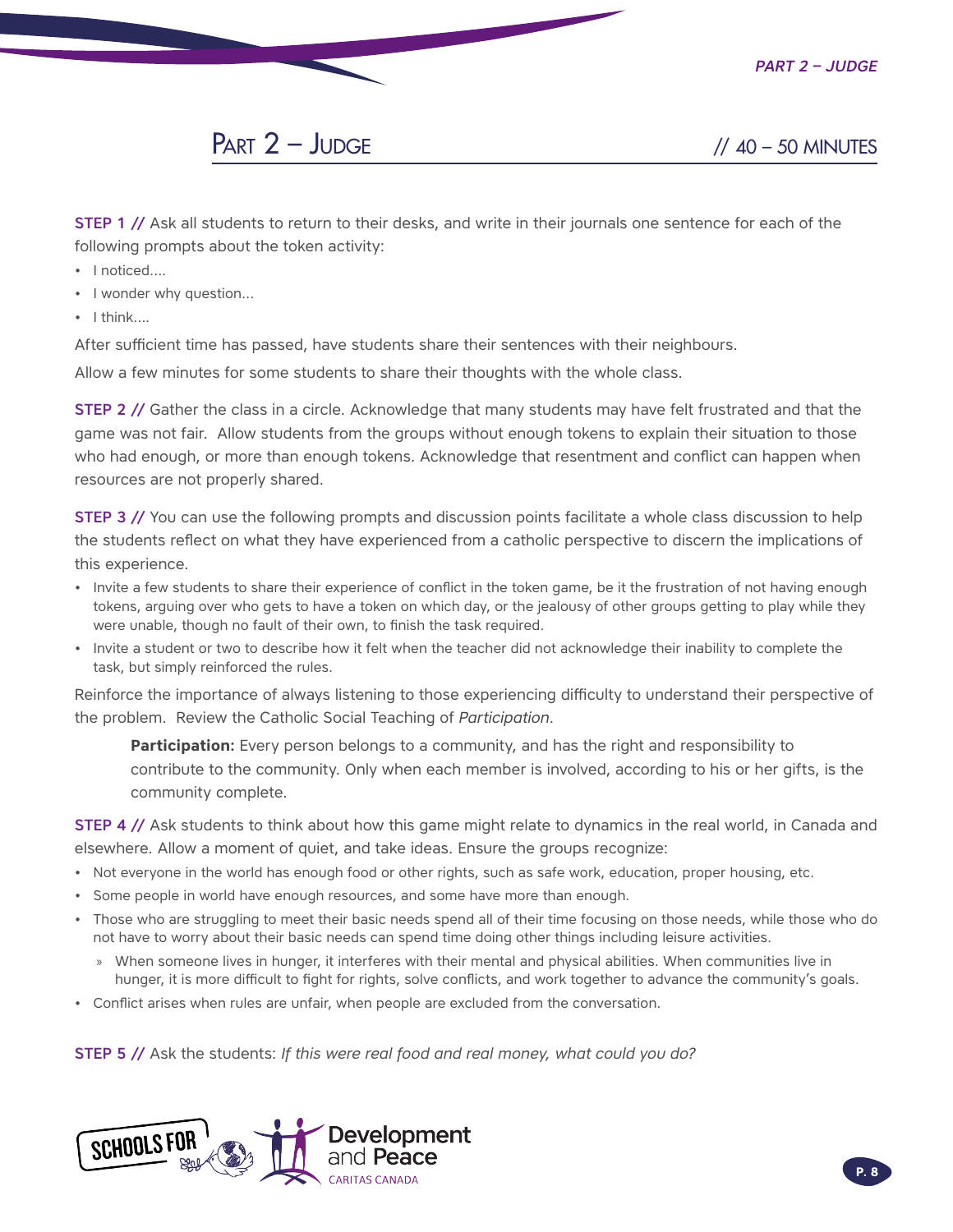Poll ideas and write them on the board, and then address the options in the following order.

Each course of action below includes the teaching points to discuss as you address that option.

To give students an active and physical break, you may want them to get in groups of 3 or 4 and talk about the above question for  $3 - 4$  minutes then come back as a larger group.

Depending on writing ability, some students could record their ideas.

#### **SHARING:**

Some students may mention sharing: those with more than enough resources (food/money) can give to those without.

• Notice how a few people have plenty to share, while many do not have enough to share.

Ask the students whether they are aware that the planet produces enough food for everyone in the world, and in fact, one third of the world's food is wasted every year while millions of people are hungry. (Source: UN Food and Agricultural Organization Statistical Yearbook 2012).

• Sharing our resources with others is called 'acting in charity'. Affirm that this is good, and it is what Christ calls us to do – to take care of our sisters and brothers when they are in need. From a Catholic perspective, access to food is an inalienable right and feeding those who are hungry is a responsibility.

Ask the students whether charity solves the fundamentally unfair nature of the game? (ie. the root cause of the problem: inequitable access to resources).

If necessary, ask them how the game would play out if everyone was given their 2<sup>nd</sup> week's wages, at the same level as the first week. Do the other groups want to continue relying on the charity of the groups with extra tokens? Is charity a sufficient solution, and if not, what else can we do to solve social problems such as hunger definitively?

#### **STEALING:**

Some students may mention stealing from those who have too much, much like Robin Hood who stole from the rich to give to the poor.

- Affirm that stealing is not OK, but that sometimes people see it as their only way of surviving. When someone is stealing in order to survive, we have to go beyond punitive responses and instead ask why they stole and find ways of helping them to regain their *Human Dignity*.
- Just as conflict can occur among a group when resources are limited, when entire groups of people who are struggling see that other groups have more than enough, inter-group conflicts can happen. Ask the students to think of examples of inter-group conflicts, such as cliques in schools, wars between groups of people or countries.
- Our faith calls us to practice *Peace.*

**Peace:** To love God and to love each other as God loves us, we must live with compassion. Peace is achieved when we live in right relationship with God and with each other.

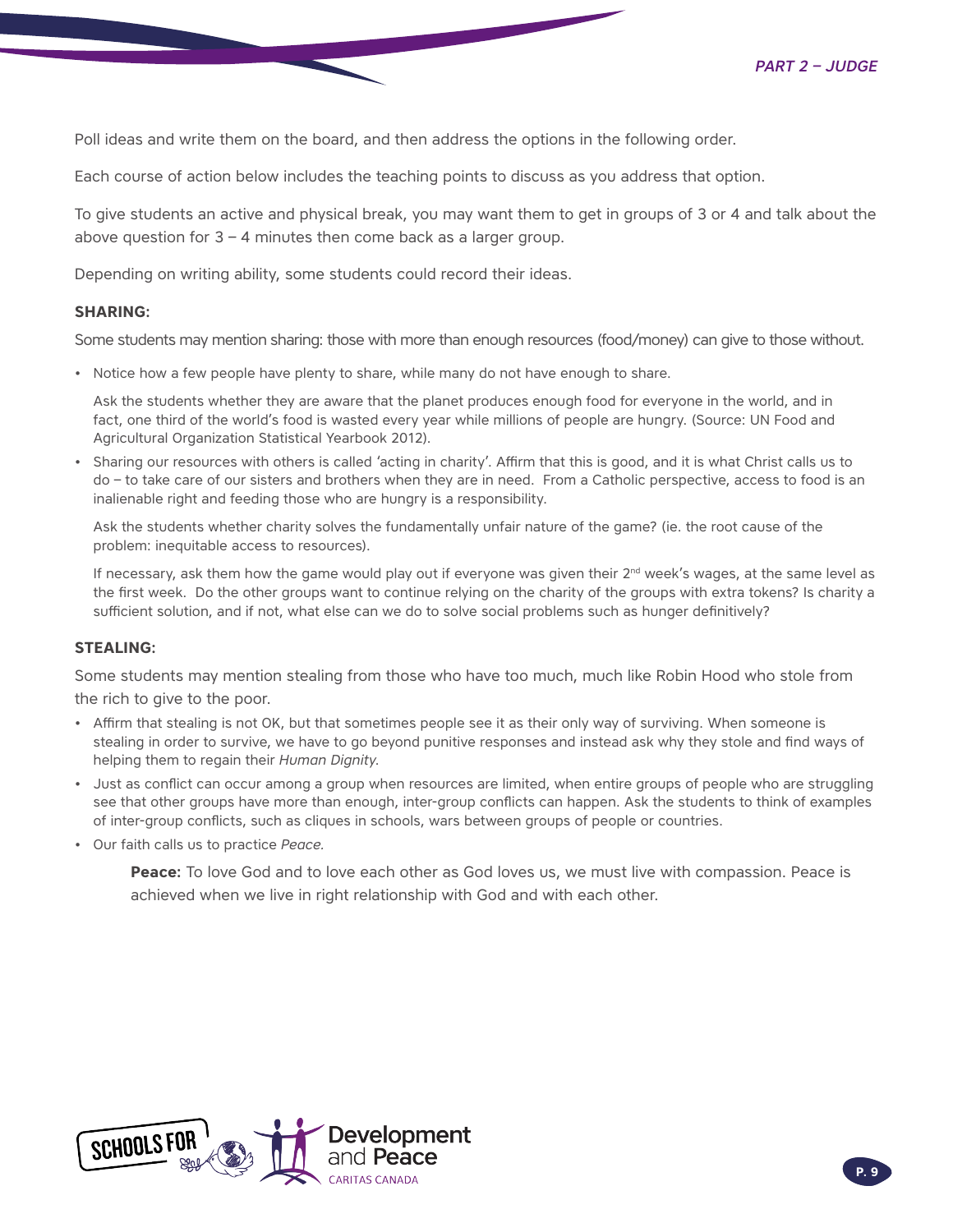*Part 2 – Judge*

Ask the students to discuss what is needed to have peace in their groups, and in their classroom? Ideas may include:

- Changing the rules of the game so everyone has enough,
- Allowing all students to contribute to analyzing and solving the problem, not just the students with more than enough tokens.

#### **CHANGING THE RULES OF THE GAME:**

Some students may mention changing the rules of the game.

- Earlier, we talked about having a dignified life, and how everyone deserves to have a dignified life. **Human Dignity:** Every person is created in the image of God and is to be treated with respect. We have to think about the whole person: their mind, body, heart, soul, and environment. We have to recognize what we have in common and celebrate our diversity.
- A dignified life would include: A fair wage and safe working conditions so they can provide for their families, which eliminates the need for kids to work, allows time for recreation and education.

*Optional:* Discuss the CST principle of **Economic Justice:** People are more important than money. Every person has a right to dignified work, fair payment and safe workplaces.

**Optional:** If students bring the perspective that different jobs rightfully earn different pay, question the scale of variance in the system: How is it that some in the world get paid \$2 a day when they do work hard all day while others earn hundreds, thousands, of dollars each day? Yes, education and experience can be fairly rewarded with pay, but everyone deserves a dignified life. This is why some places enforce a minimum wage – but we need to ensure the minimum wage is adequate to the cost of living a dignified life.

STEP 6 // Ask the students whose voices should be included when discussing the rules of the game, and in making decisions about which rules to use?

- Affirm the principle of *Participation* that everyone's voice is needed.
- However, particular attention needs to be paid to those who are experiencing the difficulty, as they best understand their needs and conflicts. Relate this to a real work example, either from your community or an international example:
	- » Local: Why do families in our area need the food bank?
		- » Unemployment or under-employment or low-wages.
		- » Newly arrived families need language training before they can find a job
		- » Illness or death of a wage-earner.
	- » International: Why doesn't everyone have access to potable (clean) water?
		- » Not all governments provide the service of clean water free of charge to their citizens.
	- » Sometimes companies are allowed to buy water sources, and sell water privately.
		- » Other times, pollution has made water sources unsafe for human consumption.

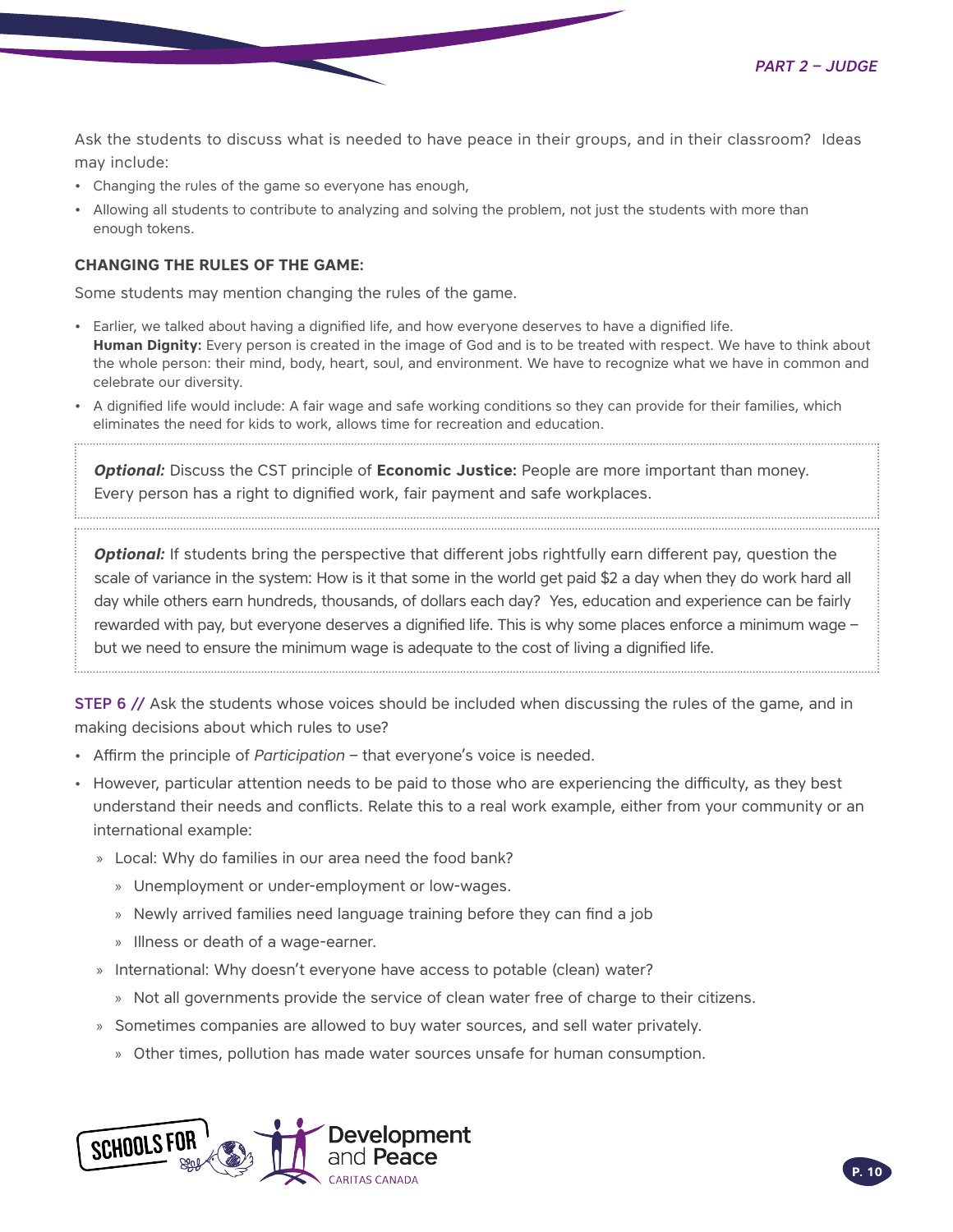- In order to fully understand any social problem, such as lack of access to potable water, the perspectives and experiences of those who are affected by it should be taken into consideration in finding solutions.
- Sometimes, experts may also be consulted in this example, engineers and other environmental scientists. We can learn from those with specific expertise on a given problem.

STEP 7 // You can use the following points to summarize the key ideas in this lesson:

- We cannot achieve peace unless every person's needs are met. These include not only food, shelter, clean water, but also to have a voice, to be safe, to be able to go to school.
- Peacebuilding involves bringing people together, in respect, to recognize each other's perspectives, and find equitable solutions.
- We, here in Canada, often have enough to share. We should continually seek to address the causes of conflict are around the world; discern out where we sit in relation to the conflict; pay attention to those involved, and ask, what can we do here in Canada to help?

Recall the activity in the first session where the students identified the many ways they are connected to their sisters and brothers around the world. Ask the students to reflect on the responsibilities they have, considering how they are connected with people around the world, knowing what they know about Canada being among the wealthy countries in the world, and that not everyone has their basic needs met (both inside and outside of Canada)? What can we do here in Canada to help respect everyone's dignity, build peace, and address conflict?

Everyone working together to solve problems that affect us all is called *Solidarity*.

**Solidarity:** As members of one global family, we are committed to the good of every person and group, and responsible to one another. Even if we are different, we are our sisters' and brothers' keepers, called to love one another.

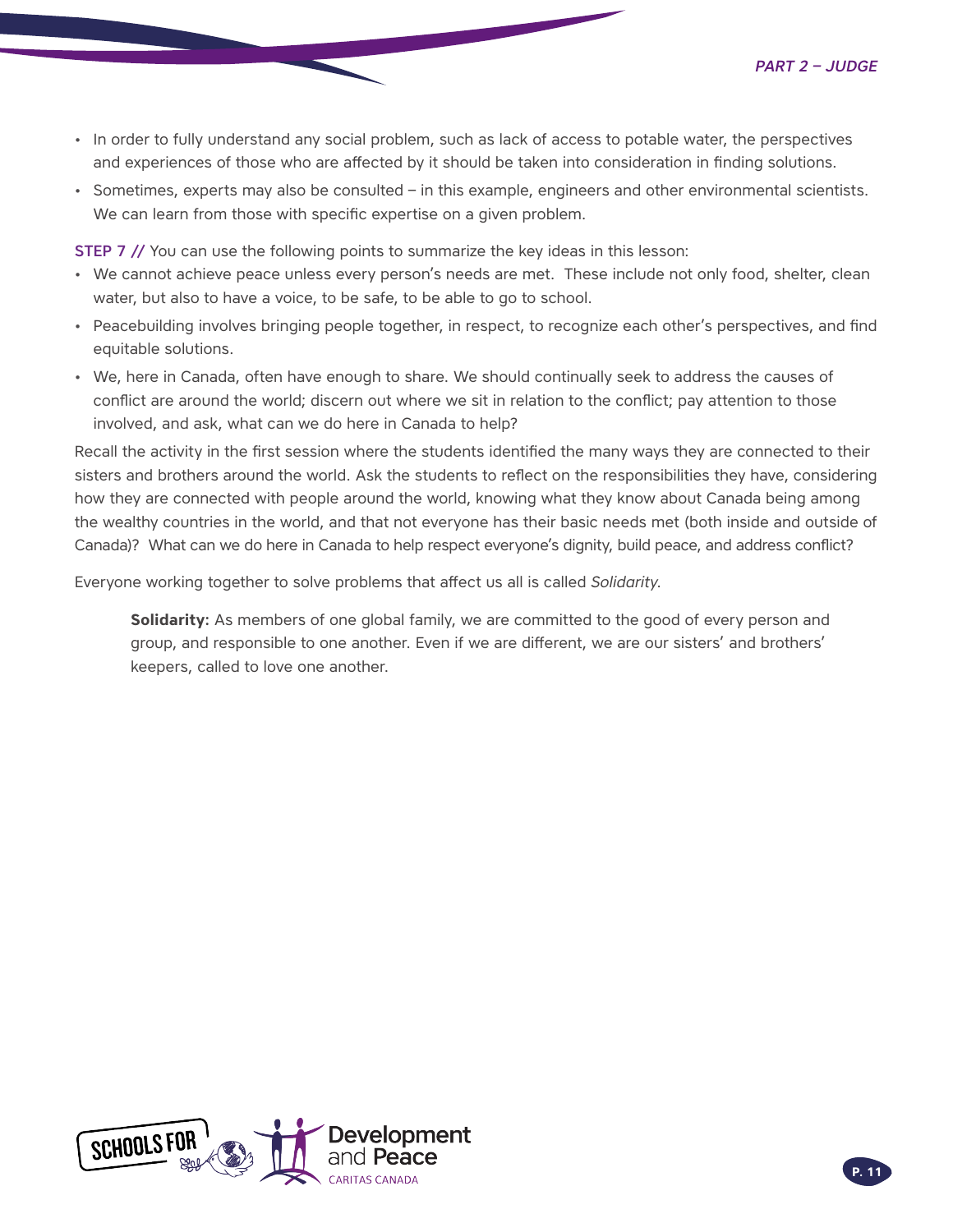*Part 3 – Act*



Engage students in a basic 3-step conflict resolution cycle, and apply it to local and international scenarios (see below).

3-step conflict resolution cycle:

- Identify the conflict and its causes.
- Identify the roles and responsibilities of the various people/agents in the conflict.
- Identify a way to resolve the conflict: what can both or the various people/agents do to resolve the conflict, and in the future, to prevent it from recurring.

THINK-PAIR-SHARE for each scenario.

#### LOCAL: ROLE PLAY

#### **Scenario 1**

It is winter time and students are making snow forts on the school grounds.

A student from one group seems like he is destroying or taking some snow blocks from another fort. A conflict arises.

What could you do to solve the conflict peacefully?

#### **Scenario 2**

There is a new tire swing in the playground. A group of 5 people are monopolizing the swing and there are many others who would like to try it.

How can you make this fair?

#### **Scenario 3**

The teacher bought a really cool hologram book for the classroom.

One of the students has borrowed it for a weekend.

Another student was supposed to have it on Wednesday night but the student who borrowed it for the weekend has not brought it back. She keeps on forgetting it at home.

#### **Scenario 4**

Two people want to play with the same game/toy/person but not necessarily with each other.

#### INTERNATIONAL: ASSESSING THE ROOT CAUSES OF A CURRENT SCHOOL PROJECT

Apply the basic 3-step conflict resolution cycle to a current school project or commitment.

Check-in with the students in a week's time to review what they have learned and how they would apply the 3-step conflict resolution cycle to either local or international scenarios.

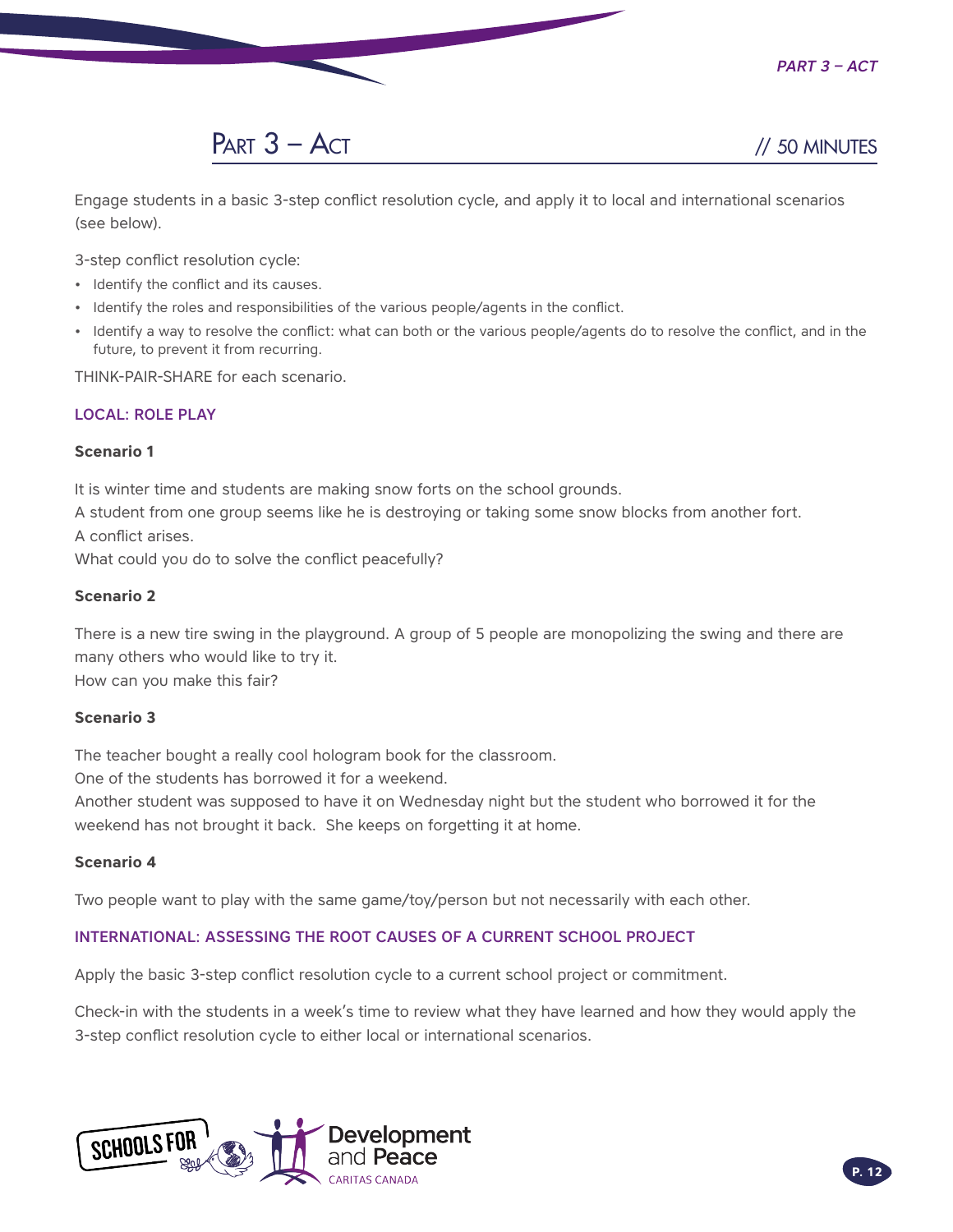

# **APPENDIX**

| <b>EVALUATION</b>                                      |  |
|--------------------------------------------------------|--|
| Journal Entry (I notice, I question / wonder, I think) |  |
| <b>CROSS CURRICULAR CONNECTIONS</b>                    |  |
| <b>HANDOUT</b>                                         |  |
| Token Game Worksheet                                   |  |

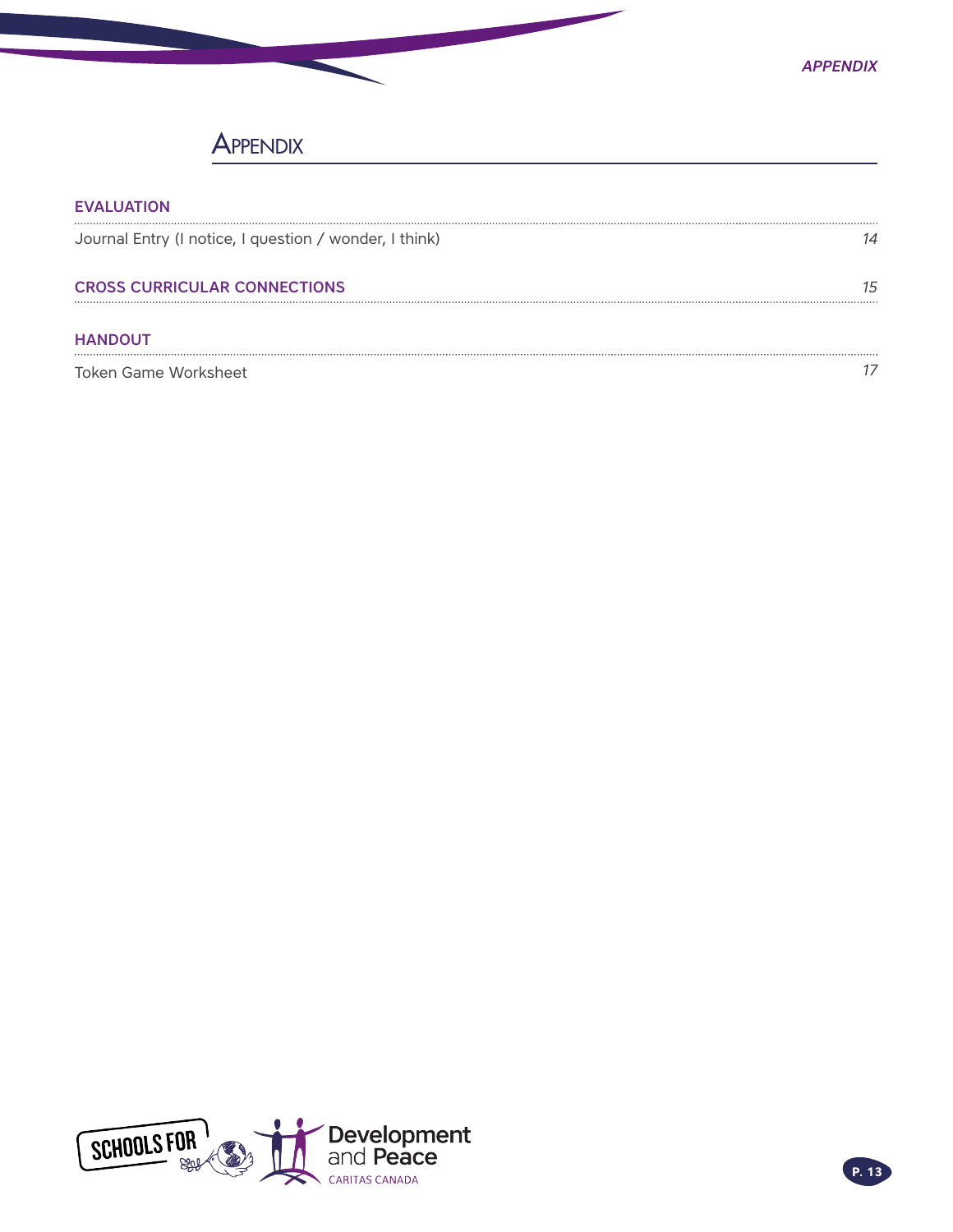# <span id="page-13-0"></span>**Evaluation**

Rubric Assessment Points as per Learning Objectives

#### JOURNAL ENTRY

I can question/notice/wonder why we can't all have as many meals.

#### **DISCUSSION**

I communicate my ideas on conflict using key words.

I propose solutions to the problem of distribution in the game.

I understand the importance of having enough to eat.

I ask why people are arguing before I propose a solution.

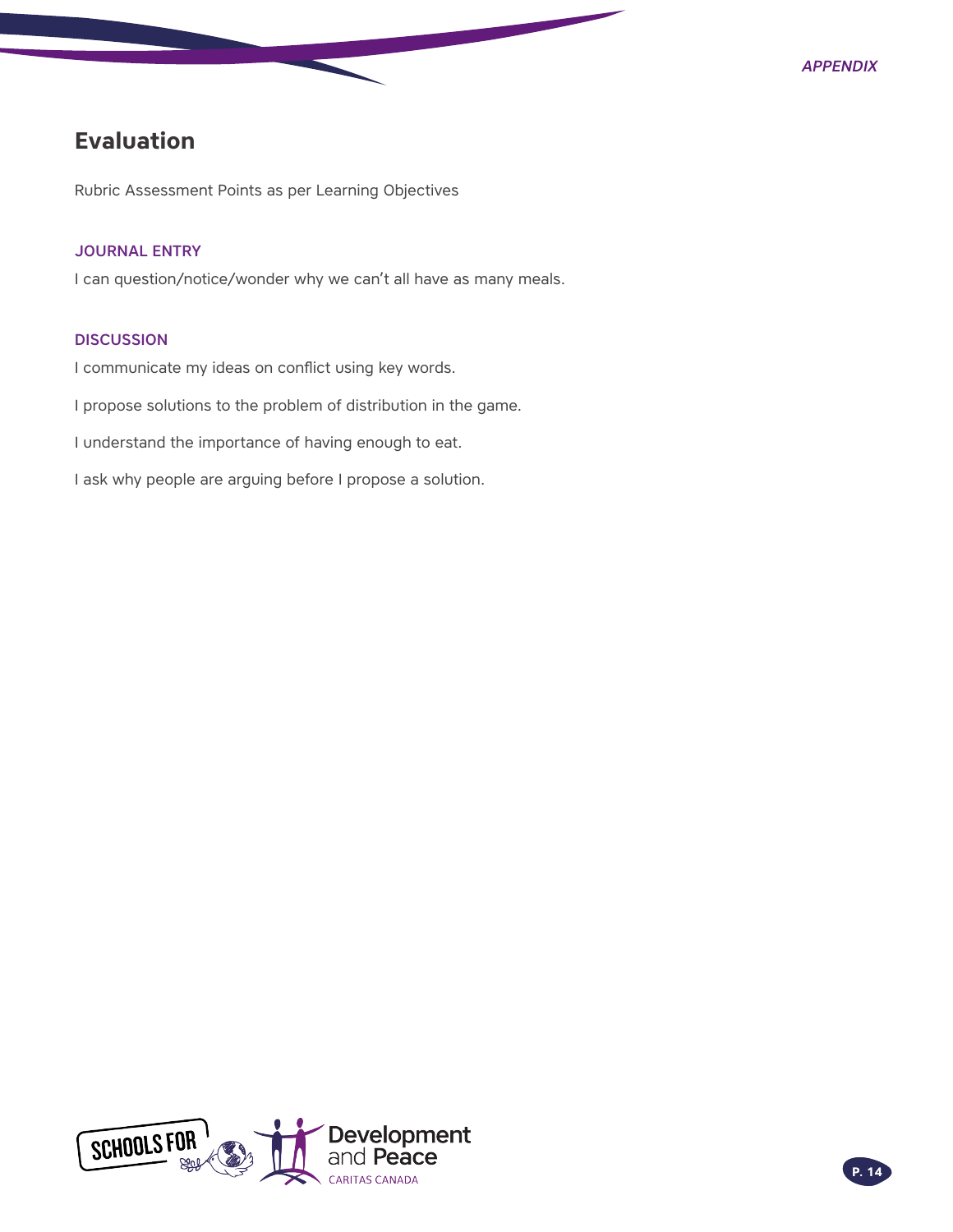# <span id="page-14-0"></span>**Cross Curricular Connections**

**ALBERTA EDUCATION PROGRAM OF STUDIES**

#### SOCIAL STUDIES

#### GRADE 2

#### **2.2 A Community in the Past**

Students will demonstrate an understanding and appreciation of how a community emerged, and of how the various interactions and cooperation among people ensure the continued growth and vitality of the community.

**2.2.3** Appreciate the importance of collaboration and living in harmony (C, PADM)

#### **Social Participation as a Democratic Practice**

- **2.S.5** Demonstrate skills of cooperation, conflict resolution and consensus building:
	- Demonstrate the ability to deal constructively with diversity and disagreement.
		- Consider the needs and ideas of others.

#### GRADE 3

#### **3.1 Communities in the World**

Students will demonstrate an understanding and appreciation of how geographic, social, cultural and linguistic factors affect quality of life in communities in India, Tunisia, Ukraine and Peru.

- **3.1.2** Examine the social, cultural, and linguistic characteristics that affect quality of life in communities in other parts of the world by exploring and reflecting upon the following questions for inquiry:
	- What determines quality of life? (CC)
	- How does daily life reflect quality of life in the communities (e.g., employment, transportation, roles of family members)? (CC, ER, GC)
	- How are decisions made in the communities? Who is responsible for making the decisions? (CC, PADM)
	- How do the individuals in the communities maintain peace? (GC, PADM)
	- How do the individuals and groups in the communities cooperate and share with other group members? (C, CC)



#### **3.2 Global Citizenship**

- **3.2.1** Appreciate elements of global citizenship:
	- Recognize how their actions might affect people elsewhere in the world and how the actions of others might affect them (C, GC)
	- Respect the equality of all human beings (C, GC, I)

#### **Dimensions of Thinking**

- **3.S.1** Develop skills of critical thinking and creative thinking:
	- Evaluate ideas and information from different points of view.
	- Choose and justify a course of action.
	- Generate original ideas and strategies in individual and group activities.

#### ENGLISH LANGUAGE ARTS

#### GRADE 2

#### **General Outcome 1**

Students will listen, speak, read, write, view and represent to explore thoughts, ideas, feelings and experiences.

#### **1.1 Discover and Explore**

- Express ideas and develop understanding
- Contribute relevant ideas and information from personal experiences to group language activities.
- Talk about how new ideas and information have changed previous understanding.
- Express or represent ideas and feelings resulting from activities or experiences with oral, print and other media texts.

#### **General Outcome 2**

Students will listen, speak, read, write, view and represent to comprehend and respond personally and critically to oral, print and other media texts.

#### **2.4 Discover and Explore**

Elaborate on the expression of ideas

• Add descriptive words to elaborate on ideas and create particular effects in oral, print and other media texts.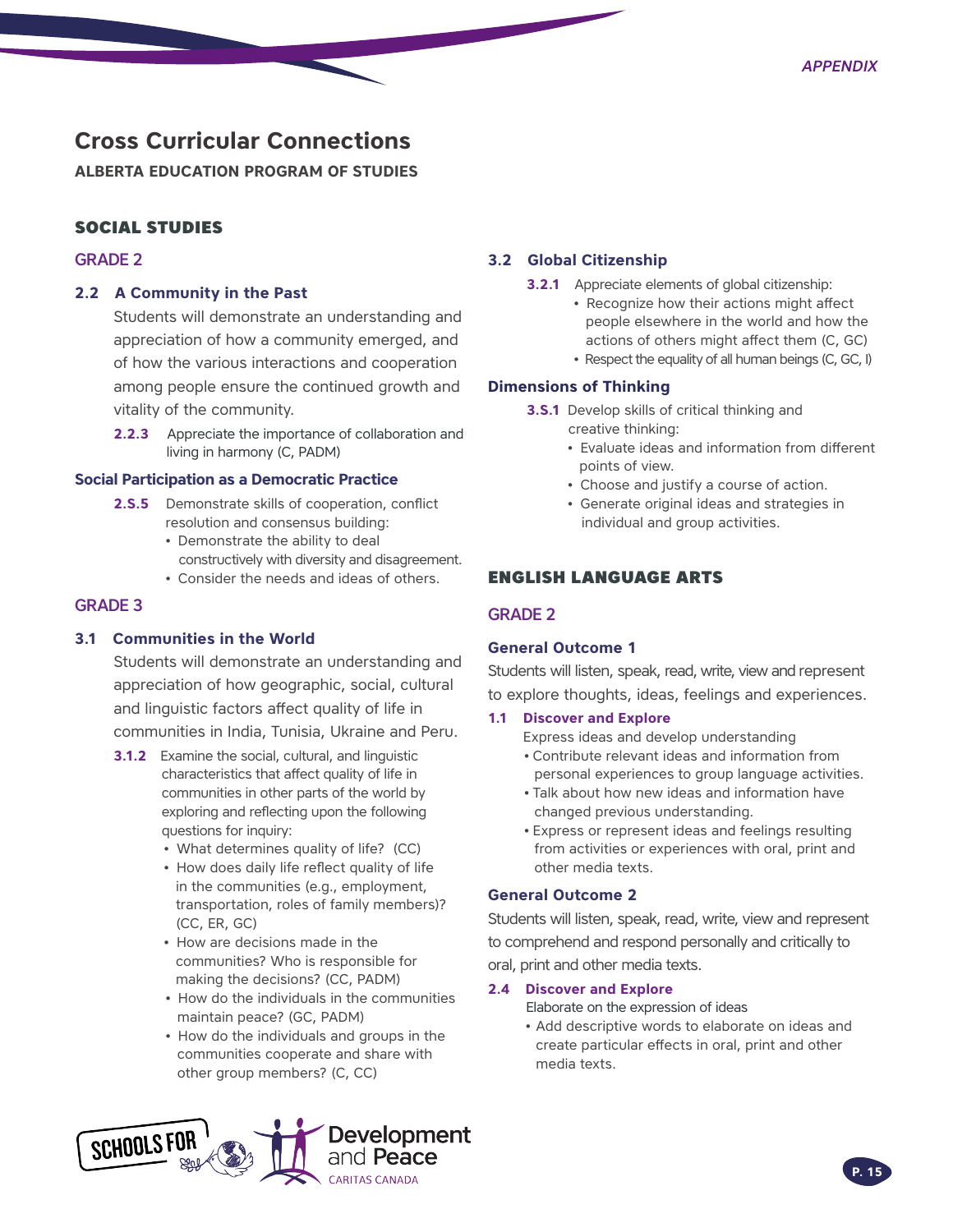### GRADE 3

#### **General Outcome 1**

Students will listen, speak, read, write, view and represent to explore thoughts, ideas, feelings and experiences.

#### **1.1 Discover and Explore**

Express ideas and develop understanding

- Connect prior knowledge and personal experiences with new ideas and information in oral, print and other media texts.
- Explain understanding of new concepts in own words.
- Explore ideas and feelings by asking questions, talking to others and referring to oral, print and other media texts.

#### **General Outcome 2**

Students will listen, speak, read, write, view and represent to comprehend and respond personally and critically to oral, print and other media texts.

#### **2.1 Use Strategies and Cues**

Use prior knowledge

- Identify the different ways in which oral, print and other media texts, such as stories, textbooks, letters, pictionaries and junior dictionaries, are organized and use them to construct and confirm meaning.
- Use comprehension strategies
- Use grammatical knowledge to predict words and construct sentences when reading narrative and expository materials.
- Apply a variety of strategies, such as setting a purpose, confirming predictions, making inferences and drawing conclusions.

#### HEALTH AND LIFE SKILLS

#### GRADE 2

#### **Relationship Choices**

Students will develop effective interpersonal skills that demonstrate responsibility, respect and caring in order to establish and maintain healthy interactions.

#### **Interactions**

Students will develop effective interpersonal skills that demonstrate responsibility, respect and caring in order to establish and maintain healthy interactions.

**R-2.7** Demonstrate an understanding of a strategy for conflict resolution; e.g., propose a compromise.